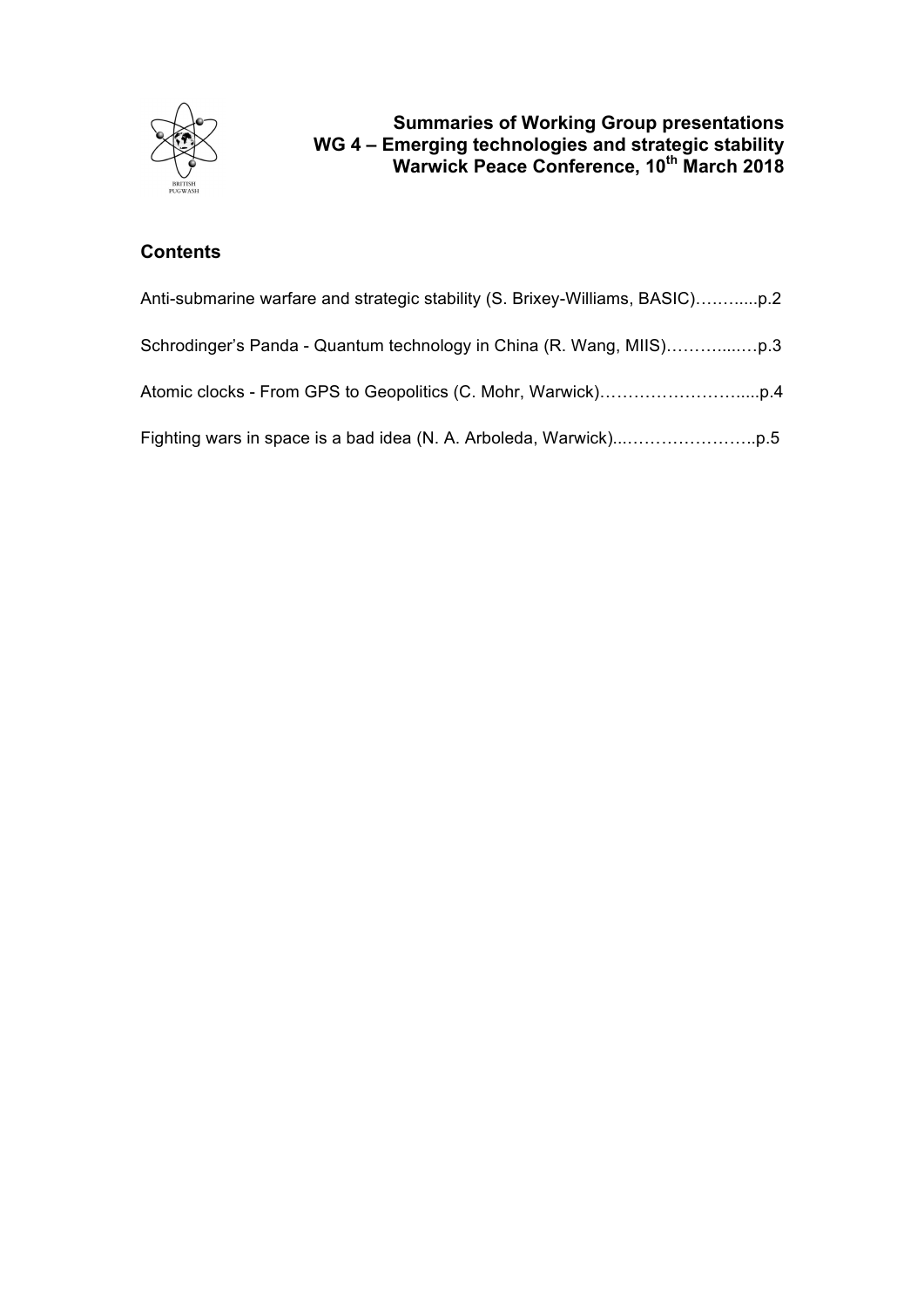### **Presentation 1: Anti-submarine warfare and strategic stability Sebastian Brixey-Williams, BASIC**

Sebastian Brixey-Williams gave a short presentation on the disruptive effect that emerging technologies in anti-submarine warfare could have on the ability of states to protect their second-strike nuclear ballistic missile submarines (SSBNs), based on research that he has conducted for British Pugwash and BASIC over the last two years.

Mr Brixey-Williams suggested that a combination of rapidly-improving collaborative robotics and drone technologies, underwater communication protocols, big data, algorithms, machine learning and sensors, could create a more 'translucent' ocean in which submarines can be more easily tracked. If this happens over the lifetime of the coming generation of SSBNs, and cannot be offset by advances in stealth technologies or other countermeasures, it could have profound consequences for strategic stability.

Presently, deterrence theory suggests that the global nuclear order is stable if the major powers' SSBNs retain the ability to remain hidden and return fire if needed, thereby removing the incentive for a state to launch a first-strike. If states do not have confidence that their SSBNs can remain hidden, this would add major risks and uncertainties to a crisis. Further attention to this issue is needed to ensure the avoidance of strategic surprise.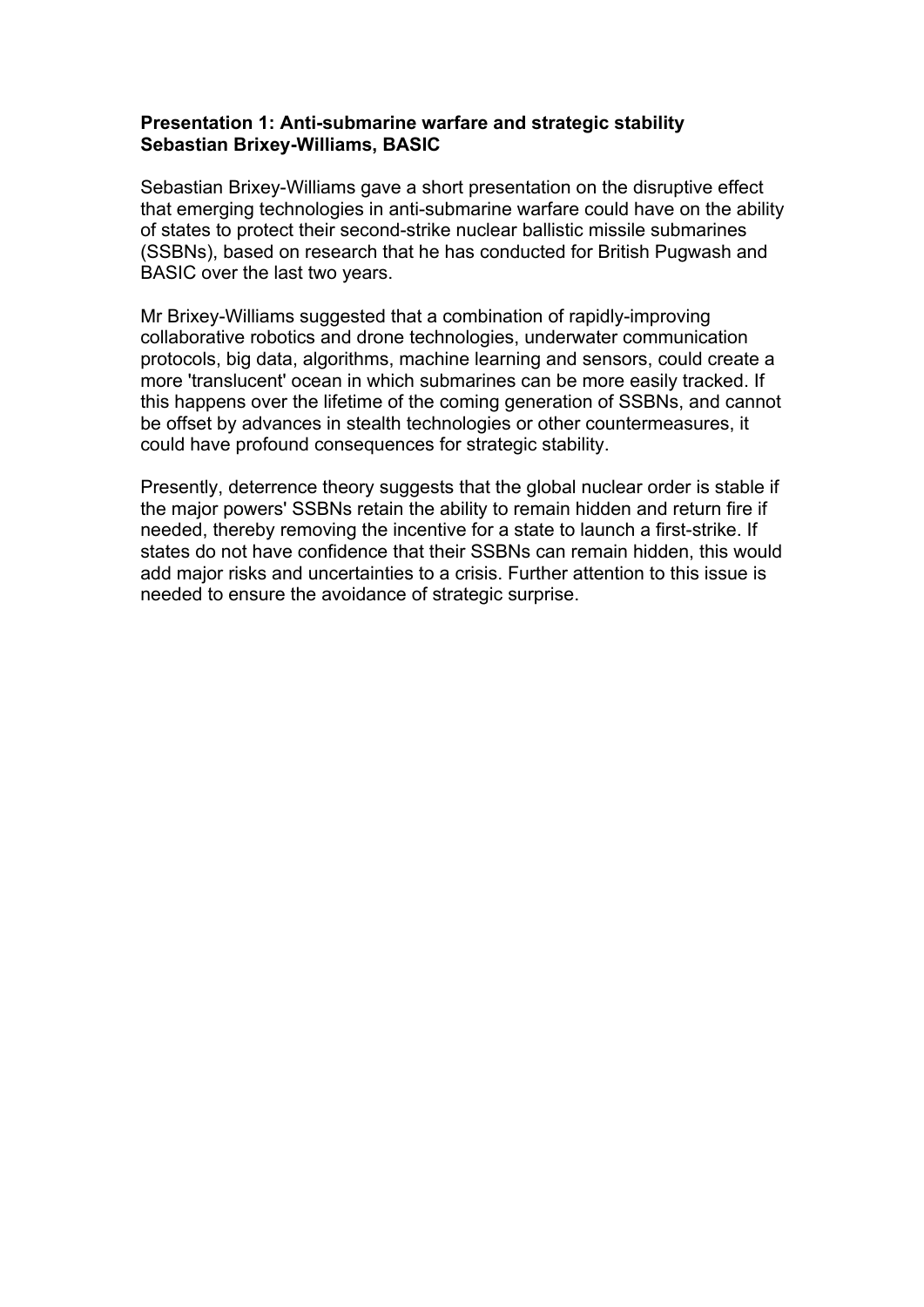### **Presentation 2 - Schrodinger's Panda - Quantum technology in China Raymond Wang, MIIS**

The presentation was titled "Schrodinger's Panda – Developments in Quantum Technology in China." Quantum technologies have become both a technical and a political priority in China, and as such, it is pertinent to examine its potential impacts on strategic stability. The presentation argued that there are both stabilizing and destabilizing potentials in quantum technologies, specifically in its applications in radar, navigation, and communications.

Raymond first outlined the bureaucratic structures behind quantum technological development, highlighting key research laboratories and personalities. Then, he presented the potential strategic effects of these technologies– for instance, 'unhackable' nuclear ballistic submarine (SSBN) communications and quantum navigation could increase SSBN survivability and crisis stability; anti-stealth quantum radar could enhance strategic early-warning capabilities. At the same time, he outlined some limitations of these technologies. Subsequently, Raymond identified technical and political markers that will allow policy makers to follow China's intentions and progress – for instance, the recent establishment of joint labs between quantum research laboratories and China's submarine manufacturer, and the pursuit of converters that will enable quantum radars to operate at microwave-frequencies. Finally, he outlined policy recommendations, arguing that the cross-domain effects of quantum technologies could provide opportunities for engagement – for example, China will increasingly rely on quantum satellites in the future, which could provide incentives for negotiating a code of conduct in space activities.

China is devoting an increasing amount of political and technical capital to quantum technologies, which will have profound strategic consequences. On a broader level, Raymond hopes his presentation will catalyze a reflection on how we think about emerging technologies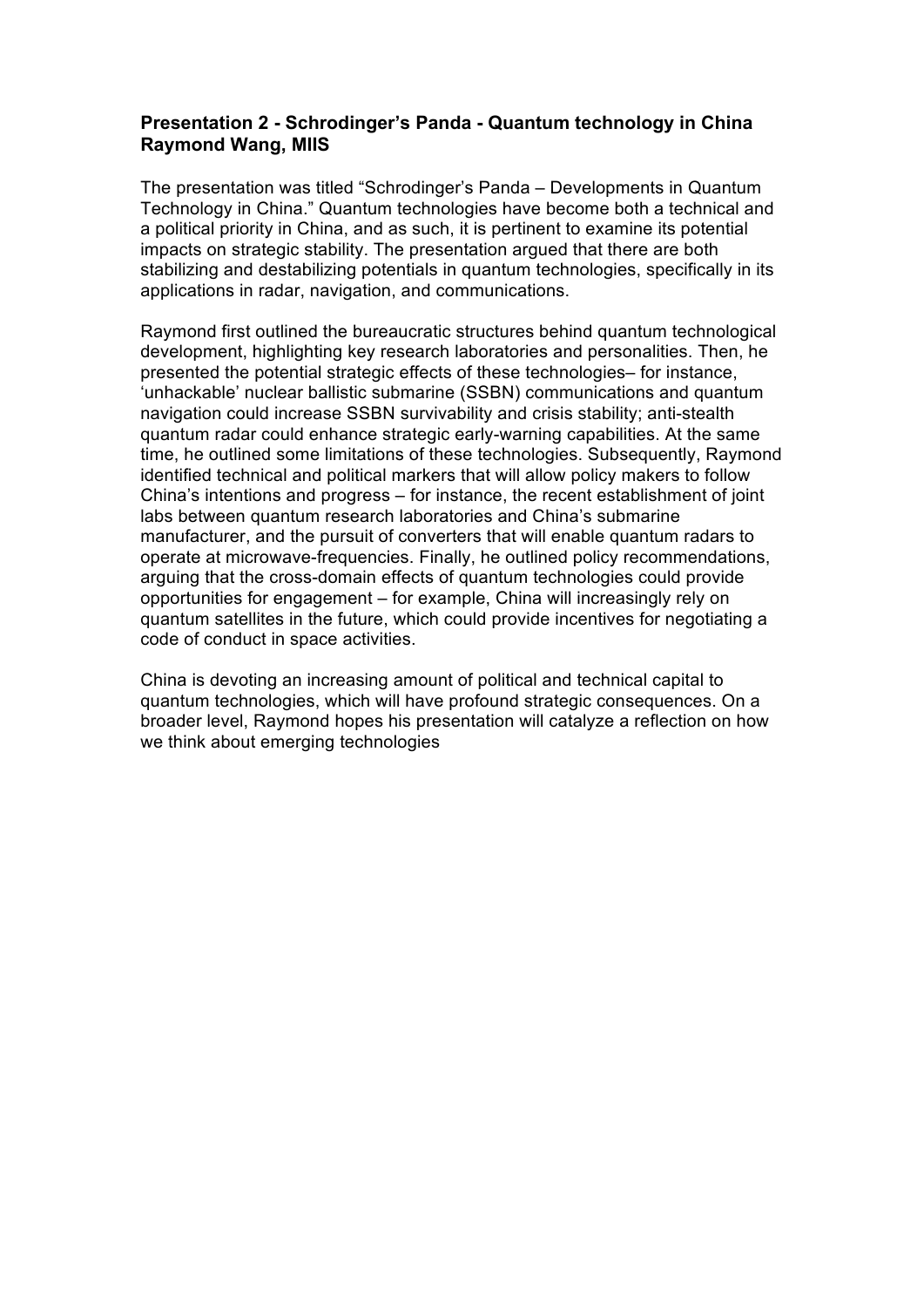## **Presentation 3 - Atomic clocks - From GPS to Geopolitics Carl Mohr, University of Warwick**

To be uploaded shortly…